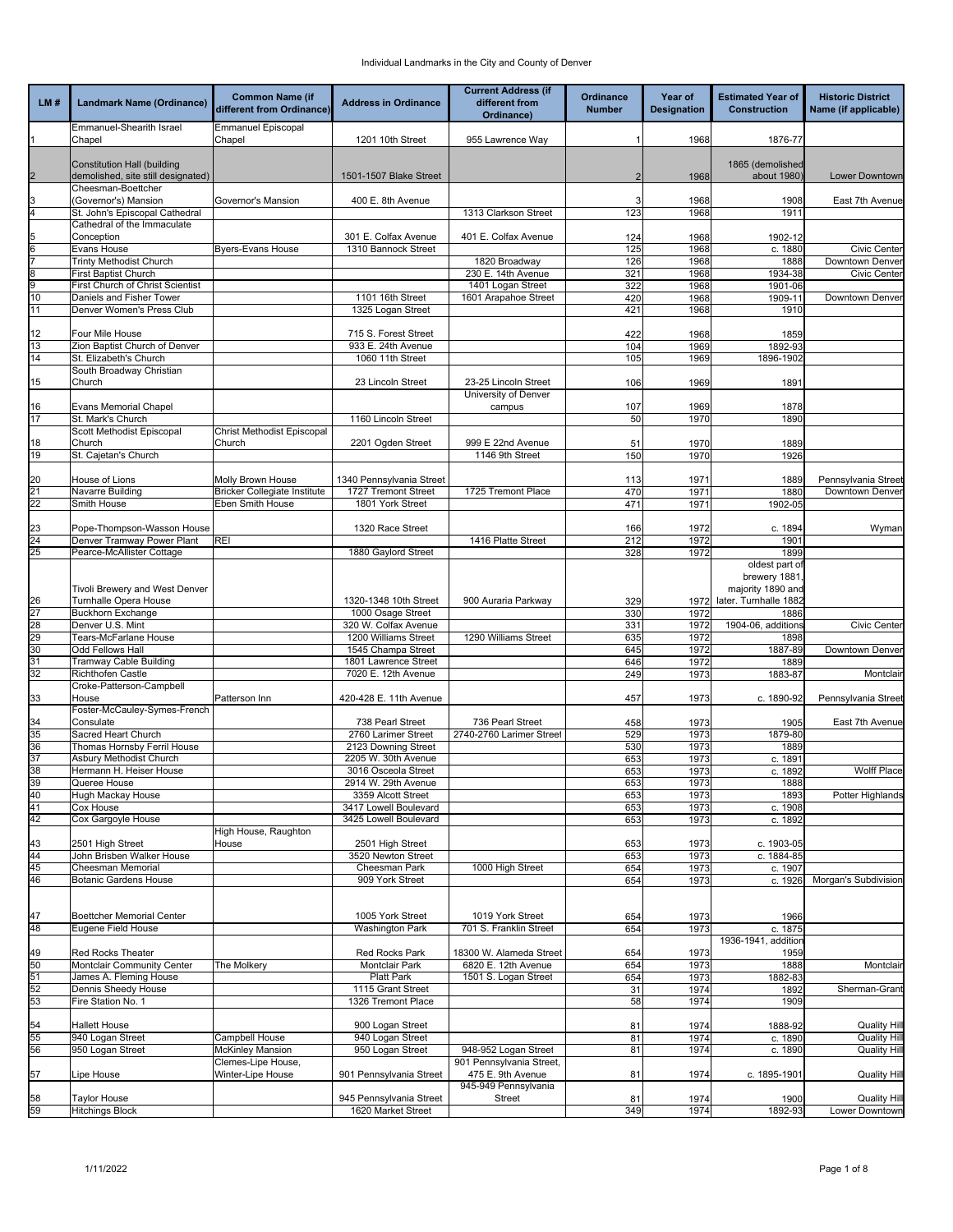| LM#        | Landmark Name (Ordinance)                            | <b>Common Name (if</b><br>different from Ordinance)   | <b>Address in Ordinance</b>                          | <b>Current Address (if</b><br>different from<br>Ordinance) | Ordinance<br><b>Number</b> | Year of<br><b>Designation</b> | <b>Estimated Year of</b><br><b>Construction</b> | <b>Historic District</b><br>Name (if applicable) |
|------------|------------------------------------------------------|-------------------------------------------------------|------------------------------------------------------|------------------------------------------------------------|----------------------------|-------------------------------|-------------------------------------------------|--------------------------------------------------|
|            |                                                      |                                                       |                                                      |                                                            |                            |                               |                                                 |                                                  |
|            |                                                      |                                                       |                                                      |                                                            |                            |                               |                                                 |                                                  |
| 60<br>61   | Liebhart-Lindner Building<br><b>McCrary Building</b> | Liebhardt-Lindner Building                            | 1624 Market Street<br>1634-1638 Market Street        | 1626-1628 Market Street                                    | 349<br>349                 | 1974<br>1974                  | 1881<br>c. 1884-89                              | Lower Downtown<br>Lower Downtown                 |
|            |                                                      |                                                       |                                                      |                                                            |                            |                               |                                                 |                                                  |
| 62         | 1642 Market Street                                   |                                                       | 1642 Market Street                                   |                                                            | 349                        | 1974                          | 1885                                            | Lower Downtown                                   |
|            |                                                      |                                                       |                                                      |                                                            |                            |                               |                                                 |                                                  |
| 63         | 1644-1650 Market Street                              |                                                       | 1644-1650 Market Street                              |                                                            | 349                        | 1974                          | 1884-88                                         | Lower Downtown                                   |
| 64         | 1322-1332 17th Street<br>US Post Office and Federal  | Columbia Hotel<br><b>Byron White Federal</b>          | 1322-1332 17th Street                                | 1650-1660 Market Street,<br>1330-1380 17th Street          | 349                        | 1974                          | 1880                                            | Lower Downtown                                   |
| 65         | <b>Building</b>                                      | Courthouse                                            | 1823 Stout Street                                    |                                                            | 506                        | 1974                          | 1916                                            |                                                  |
| 66         | St. Elizabeth's Retreat Chapel                       |                                                       | 2825 W. 32nd Avenue                                  | 2825-2845 W. 32nd<br>Avenue                                | 625                        | 1974                          | c. 1897                                         | Potter Highlands                                 |
| 67         | St. Andrew's Memorial Church                         |                                                       | 2015 Glenarm Place                                   |                                                            | 625                        | 1974                          | c. 1908-09                                      | Clements                                         |
| 68         | Voorhees House                                       |                                                       | 1471 Stuart Street                                   |                                                            | 736                        | 1974                          | 1890                                            |                                                  |
|            |                                                      | Smith House                                           | 1435 Stuart Street                                   |                                                            |                            |                               |                                                 |                                                  |
| 69<br>70   | 1435 Stuart Street<br>Raymond House                  | Castle Marne                                          | 1572 Race Street                                     |                                                            | 736<br>736                 | 1974<br>1974                  | 1890<br>1890                                    | Wyman                                            |
| 71         | 3205 W. 21st Avenue                                  | Half-Moon House                                       | 3205 W. 21st Avenue                                  |                                                            | 689                        | 1974                          | c. 1888                                         | Witter-Cofield                                   |
|            |                                                      |                                                       |                                                      |                                                            |                            |                               |                                                 |                                                  |
| 72<br>73   | 1389 Stuart Street<br><b>Bosworth House</b>          | <b>Bliss House</b>                                    | 1389 Stuart Street<br>1400 Josephine Street          |                                                            | 843<br>843                 | 1974<br>1974                  | c. 1892<br>c. 1889                              |                                                  |
| 74         | Malo House                                           |                                                       | 500 E. 8th Avenue                                    |                                                            | 72                         | 1975                          | 1921                                            | East 7th Avenue                                  |
| 75         | John Porter House                                    |                                                       | 777 Pearl Street                                     |                                                            | 72                         | 1975                          | 1923                                            | East 7th Avenue                                  |
| 76         | Adams-Fitzell House                                  |                                                       | 1359 Race Street                                     |                                                            | 72                         | 1975                          | 1891-92                                         | Wyman                                            |
|            | Corona-Dora Moore School                             | Dora Moore School                                     | 846 Corona Street                                    |                                                            | 72                         | 1975                          | 1889                                            |                                                  |
| 78<br>79   | Coyle/Chase House                                    |                                                       | 532 W. 4th Avenue                                    |                                                            | 183                        | 1975                          | 1891                                            |                                                  |
|            | 1200 Pennsylvania Street                             | Dunning-Benedict House<br>Keating House, Capitol Hill | 1200 Pennsylvania Street                             |                                                            | 244                        | 1975                          | 1889                                            | Pennsylvania Street                              |
| 80         | 1207 Pennsylvania Street                             | Mansion Bed & Breakfast                               | 1207 Pennsylvania Street<br>Colorado Women's         |                                                            | 244                        | 1975                          | c. 1891-92                                      | Pennsylvania Street                              |
| 81         | <b>Treat Hall</b>                                    | Centennial Hall                                       | College                                              | 1800 Pontiac Street                                        | 373                        | 1975                          | 1890-1909                                       |                                                  |
| 82         | St. Luke's Episcopal Church<br>2143 Grove Street     | Frederick W. Neef House                               | 1270 Poplar Street<br>2143 Grove Street              |                                                            | 409                        | 1975                          | 1890                                            |                                                  |
| 83<br>84   | <b>Creswell House</b>                                |                                                       | 1244 Grant Street                                    | 1244-1250 Grant Street                                     | 409<br>409                 | 1975<br>1975                  | 1886<br>1889                                    | Witter-Cofield                                   |
| 85         | Daly House                                           |                                                       | 1034 Logan Street                                    |                                                            | 410                        | 1975                          | 1894-95                                         |                                                  |
|            |                                                      |                                                       |                                                      |                                                            |                            |                               |                                                 |                                                  |
| 86         | 930 Logan Street<br>Gate Lodge at Fairmount          | McNeil House                                          | 930 Logan Street                                     |                                                            | 591                        | 1975                          | 1890                                            | <b>Quality Hill</b>                              |
| 87         | Cemetery                                             |                                                       | 400 S. Quebec Street                                 |                                                            | 4                          | 1976                          | 1890                                            |                                                  |
| 88         | Ivy Chapel at Fairmount<br>Cemetery                  |                                                       | 400 S. Quebec Street                                 |                                                            |                            | 1976                          | 1890                                            |                                                  |
|            |                                                      | Stuart Street House - A,                              |                                                      |                                                            |                            |                               |                                                 |                                                  |
| 89         | 1444 Stuart Street                                   | Spangler House                                        | 1444 Stuart Street                                   |                                                            | 59                         | 1976                          | 1888-92                                         |                                                  |
|            |                                                      |                                                       |                                                      |                                                            |                            |                               |                                                 |                                                  |
| 90         | 1208 Logan Street                                    | Baker-Plested House                                   | 1208 Logan Street                                    |                                                            | 124                        | 1976                          | 1886                                            |                                                  |
|            |                                                      |                                                       | 1317 Ogden Street, 921 E.<br>13th Street, 1301 Ogden |                                                            |                            |                               |                                                 |                                                  |
| 91         | The Cornwall                                         |                                                       | <b>Street</b>                                        |                                                            | 174                        | 1976                          | 1901                                            |                                                  |
|            |                                                      | Sykes/Nicholson Mansion,<br>House of a Thousand       |                                                      |                                                            |                            |                               |                                                 |                                                  |
| 92         | 1410 High Street                                     | Candles                                               | 1410 High Street                                     |                                                            | 293                        | 1976                          | 1897                                            | Wyman                                            |
|            |                                                      |                                                       |                                                      |                                                            |                            |                               |                                                 |                                                  |
| 93         | 1437 High Street                                     | Watson House                                          | 1437 High Street<br>1900 E. 7th Avenue               |                                                            | 293                        | 1976                          | 1894                                            | Wyman                                            |
| 94         | <b>Kerr House</b>                                    |                                                       | Parkway                                              |                                                            | 360                        | 1976                          | 1925                                            | East 7th Avenue                                  |
| 95         | Grant-Humphreys Mansion                              |                                                       | 770 Pennsylvania Street                              |                                                            | 476                        | 1976                          | 1902                                            | East 7th Avenue                                  |
| 96         | 3611-3615 Osage Street                               | Frank Damascio House                                  | 3611-3615 Osage Street                               |                                                            |                            |                               |                                                 |                                                  |
| 97         | St. Thomas Episcopal Church                          |                                                       | 2201 Dexter Street                                   |                                                            | 25<br>151                  | 1977<br>1977                  | c. 1895<br>1908                                 |                                                  |
| 98         | <b>Phipps House</b>                                  | Belcaro                                               | 3400 Belcaro Drive                                   |                                                            | 208                        | 1977                          | 1932                                            |                                                  |
| 99         | <b>Adolph Zang Mansion</b>                           |                                                       | 709 Clarkson Street                                  |                                                            | 253                        | 1977                          | 1902-04                                         | East 7th Avenue                                  |
|            | Chapel of Our Merciful Savior                        |                                                       |                                                      |                                                            |                            |                               |                                                 |                                                  |
| 100<br>101 | (All Saints' Church)<br>Mount Carmel Church          |                                                       | 2222 W. 32nd Avenue<br>3549 Navajo Street            |                                                            | 452<br>452                 | 1977<br>1977                  | 1890<br>1898-1904                               |                                                  |
|            | St. Patrick Mission Church and                       |                                                       |                                                      |                                                            |                            |                               |                                                 |                                                  |
| 102        | Rectory                                              |                                                       | 3325 Pecos Street                                    |                                                            | 452                        | 1977                          | 1907-10                                         |                                                  |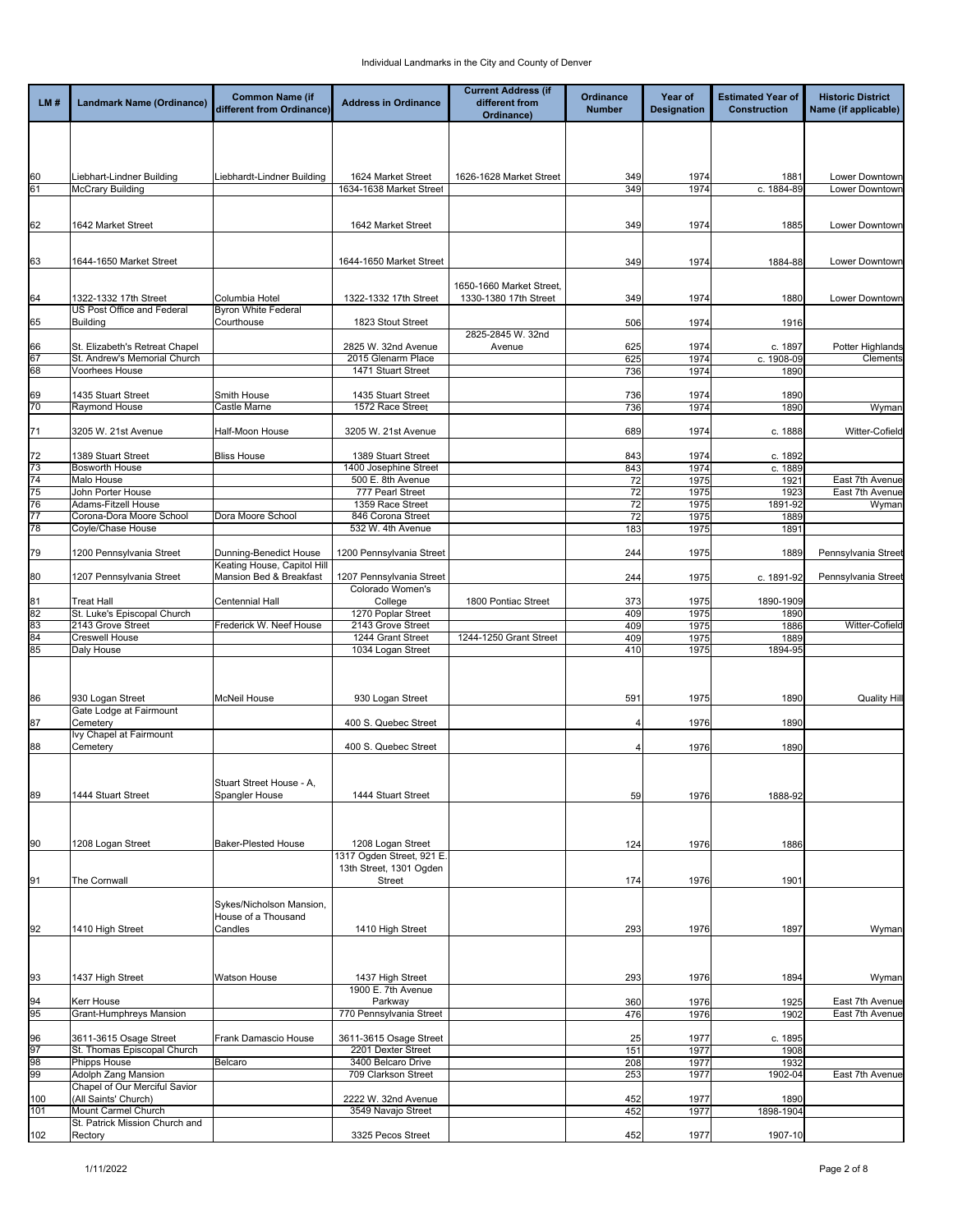| LM#               | Landmark Name (Ordinance)                            | <b>Common Name (if</b><br>different from Ordinance) | <b>Address in Ordinance</b>                      | <b>Current Address (if</b><br>different from<br>Ordinance) | <b>Ordinance</b><br><b>Number</b> | Year of<br><b>Designation</b> | <b>Estimated Year of</b><br><b>Construction</b> | <b>Historic District</b><br>Name (if applicable) |
|-------------------|------------------------------------------------------|-----------------------------------------------------|--------------------------------------------------|------------------------------------------------------------|-----------------------------------|-------------------------------|-------------------------------------------------|--------------------------------------------------|
| 103               | <b>Equitable Building</b>                            |                                                     | 730 17th Street                                  |                                                            | 453                               | 1977                          | c. 1892-93                                      | Downtown Denver                                  |
|                   |                                                      |                                                     |                                                  |                                                            |                                   |                               |                                                 |                                                  |
| 104               | 1375 Josephine Street                                | Gates House                                         | 1375 Josephine Street                            |                                                            | 492                               | 1977                          | 1892                                            |                                                  |
| 105               | Colorado Federal Building                            | Ideal Building                                      | 821 17th Street                                  |                                                            | 550                               | 1977                          | 1907, addition 1927                             | Downtown Denver                                  |
|                   | 1129 E. 17th Avenue                                  |                                                     | 1129 E. 17th Avenue                              |                                                            | 550                               | 1977                          | c. 1882                                         |                                                  |
| 106<br>107        | <b>Walters-Brierly House</b>                         | Rosenzweig House                                    | 2259 Gilpin Street                               |                                                            | 132                               | 1978                          | 1888                                            |                                                  |
|                   |                                                      |                                                     |                                                  |                                                            |                                   |                               |                                                 |                                                  |
| 108               | 1030 Logan Street                                    | <b>Stearns House</b>                                | 1030 Logan Street                                |                                                            | 386                               | 1978                          | 1896                                            |                                                  |
| 109               | <b>Wells Fargo Building</b>                          |                                                     | 1338 15th Street                                 |                                                            | 529                               | 1978                          | 1874                                            | Lower Downtown                                   |
| 110               | Frank E. Edbrooke House                              |                                                     | 931 E. 17th Avenue                               |                                                            | 729                               | 1978                          | c. 1889                                         | Swallow Hil                                      |
| 111               | 1390 Stuart Street                                   | Kenehan House                                       | 1390 Stuart Street                               |                                                            | 729                               | 1978                          | c. 1892                                         |                                                  |
|                   |                                                      |                                                     |                                                  |                                                            |                                   |                               |                                                 |                                                  |
| 112               | 2841 Perry Street                                    | Woodbury House                                      | 2841 Perry Street                                |                                                            | 769                               | 1978                          | c. 1895                                         |                                                  |
| $\frac{113}{1}$   | 2851 Perry Street<br>Thomas M. Field House (building | Lobach House                                        | 2851 Perry Street                                |                                                            | 769                               | 1978                          | c. 1893                                         |                                                  |
| 114               | demolished due to fire, site still<br>designated)    |                                                     | E. Iliff Avenue and S.<br><b>Clarkson Street</b> |                                                            | 79                                | 1979                          | 1893                                            |                                                  |
| 115               | John C. Mitchell House                               | "Trail's End"                                       | 680 Clarkson Street                              | 670-680 Clarkson Street                                    | 123                               | 1979                          | 1893                                            | East 7th Avenue                                  |
|                   | 1532 Emerson Street                                  | Adolph J. Zang House,<br>Gargoyle House             | 1532 Emerson Street                              |                                                            | 261                               | 1979                          | 1889                                            |                                                  |
| $\frac{116}{117}$ | Guerrieri-DeCunto House                              |                                                     | 1650 Pennsylvania Street                         |                                                            | 388                               | 1979                          | 1896                                            |                                                  |
| 118               | William E. Moses House                               |                                                     | 4001 W. 30th Avenue                              |                                                            | 631                               | 1979                          | 1895                                            | <b>Wolff Place</b>                               |
| 119<br>120        | Gebhard-Smith House<br>Henry Lee House               |                                                     | 2253 Downing Street<br>2653 W. 32nd Avenue       |                                                            | 632<br>260                        | 1979<br>1980                  | 1884<br>c. 1894-95                              | Potter Highlands                                 |
| 121               | Kistler-Rodriguez House                              |                                                     | 700 E. 9th Avenue                                |                                                            | 296                               | 1980                          | 1920                                            |                                                  |
| 122               | <b>Henri Foster House</b>                            |                                                     | 2533 W. 32nd Avenue                              |                                                            | 419                               | 1980                          | 1874                                            | Potter Highlands                                 |
| 123               | <b>Clements Rowhouse</b>                             |                                                     | 2201-2217 Glenarm Place                          |                                                            | 617                               | 1980                          | 1883                                            | Clements                                         |
| $\frac{124}{125}$ | <b>Mattie Silks House</b><br>Baerresen/Freeman House |                                                     | 2009 Market Street<br>1718 Gaylord Street        |                                                            | G<br>121                          | 1981<br>1981                  | prior to 1876<br>1903-04                        |                                                  |
| 126               | <b>Butters House</b>                                 |                                                     | 1129 Pennsylvania Street                         |                                                            | 372                               | 1981                          | 1890-91                                         | Pennsylvania Street                              |
| 127               | <b>Fleming House</b>                                 |                                                     | 1133 Pennsylvania Street                         |                                                            | 371                               | 1981                          | 1893                                            | Pennsylvania Street                              |
| 128               | Flower/Vaile House                                   |                                                     | 1610 Emerson Street                              |                                                            | 536                               | 1981                          | 1889-90                                         | Swallow Hil                                      |
| 129               | <b>Wheeler Block</b>                                 |                                                     | 2134-2150 W. 29th<br>Avenue                      | 2150 W. 29th Avenue                                        | 597                               | 1981                          | 1890-94                                         |                                                  |
| 130               | <b>Cerrones Grocery Store</b>                        |                                                     | 3617 Osage Street                                | 3617-3621 Osage Street                                     | 698                               | 1981                          | 1893                                            |                                                  |
| 131               | Lowry Chapel No. 1<br>Sheridan/Hendrie & Bolthoff    | Eisenhower Chapel                                   | Lowry Air Force Base                             | 293 Roslyn Street                                          | 26                                | 1982                          | 1941                                            |                                                  |
| 132               | <b>Building</b>                                      |                                                     | 1635 17th Street                                 |                                                            | 28                                | 1982                          | c. 1892                                         | Lower Downtown                                   |
| 133               | <b>Wolcott School</b>                                |                                                     | 1410-1414 Marion Street                          |                                                            | 27                                | 1982                          | 1898, addition 1906                             |                                                  |
| 134<br>135        | Delos Allen Chappell House<br>Peter McCourt House    |                                                     | 1555 Race Street<br>1471 High Street             |                                                            | 116<br>185                        | 1982<br>1982                  | 1895<br>1896                                    | Wyman<br>Wyman                                   |
| 136               | <b>Masonic Temple Building</b>                       |                                                     | 1614 Welton Street                               | 1614 Welton Street, 535<br>16th Street                     | 195                               | 1982                          | 1889-90<br>1889, Additions                      | Downtown Denver                                  |
| 137               | Denver Athletic Club Building                        |                                                     | 1325 Glenarm Place                               |                                                            | 587                               | 1982                          | 1892, 1925, 1965,<br>1973, 1984, 1996           |                                                  |
| 138               | <b>Barney Ford Building</b>                          |                                                     | 1514 Blake Street                                |                                                            | 635                               | 1982                          | 1863, Additions<br>1875, 1889                   | Lower Downtown                                   |
| 139               | Curry-Chucovich House                                |                                                     | 1439 Court Place                                 |                                                            | 654                               | 1982                          | 1888                                            |                                                  |
| 140<br>141        | Kettle Building<br><b>Congdon Building</b>           |                                                     | 1422 Larimer Street<br>1421-1425 Larimer Street  | 1419-27 Larimer Street                                     | 47                                | 1983                          | 1873                                            | Larimer Square                                   |
| 142               | <b>Barnum Building</b>                               | Apollo Hall                                         | 1412 Larimer Street                              | 1408 Larimer Street                                        | 48<br>49                          | 1983<br>1983                  | 1870s<br>1889                                   | Larimer Square<br>Larimer Square                 |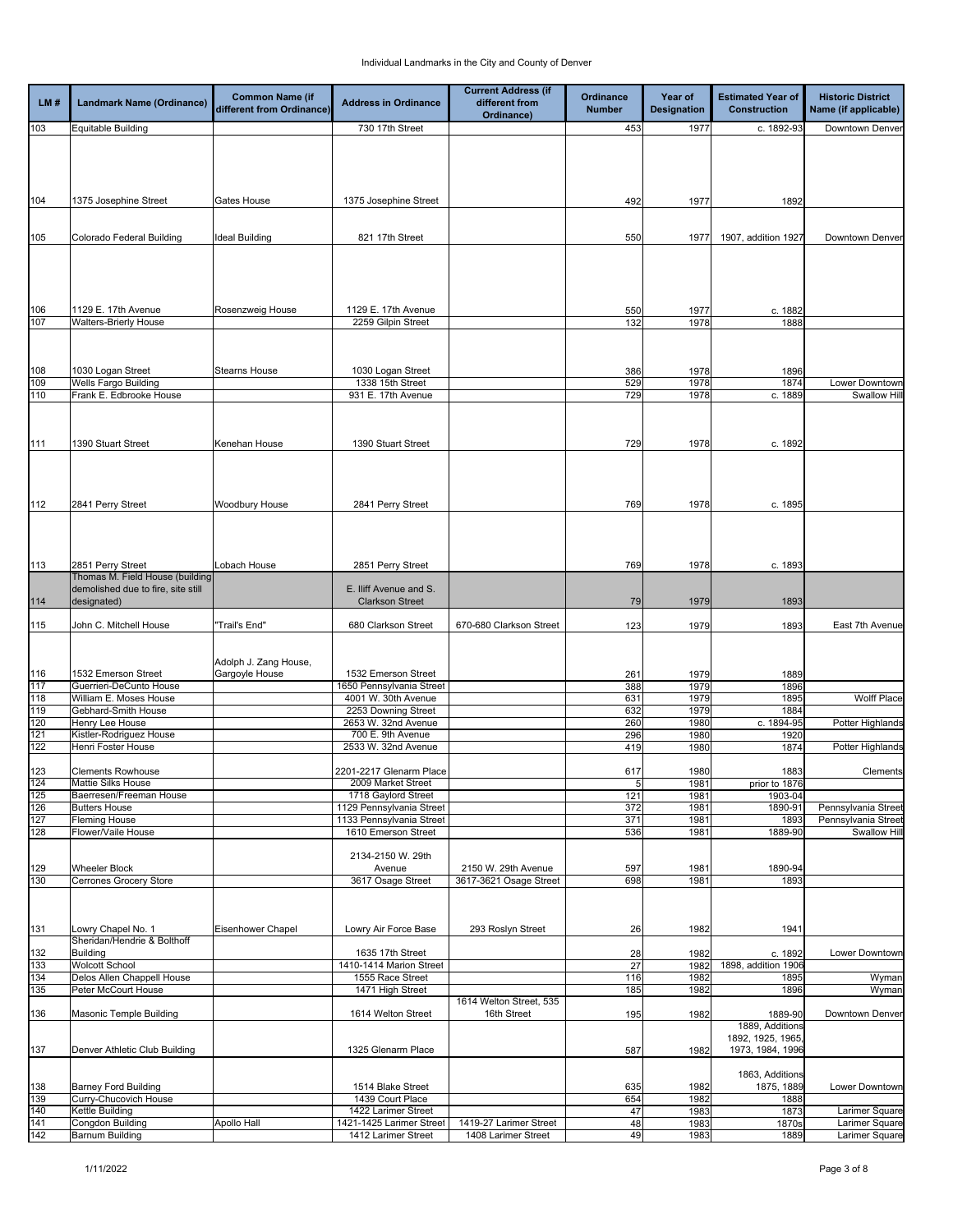|            |                                                            | <b>Common Name (if</b>                             |                                                 | <b>Current Address (if</b>                    | Ordinance       | Year of            | <b>Estimated Year of</b>    | <b>Historic District</b>         |
|------------|------------------------------------------------------------|----------------------------------------------------|-------------------------------------------------|-----------------------------------------------|-----------------|--------------------|-----------------------------|----------------------------------|
| LM#        | <b>Landmark Name (Ordinance)</b>                           | different from Ordinance)                          | <b>Address in Ordinance</b>                     | different from<br>Ordinance)                  | <b>Number</b>   | <b>Designation</b> | <b>Construction</b>         | Name (if applicable)             |
| 143        | <b>Sussex Building</b>                                     |                                                    | 1430 Larimer Street                             | 1426-30 Larimer Street                        | 50              | 1983               | 1880                        | Larimer Square                   |
|            |                                                            |                                                    | 1460 Larimer Street, 1224-                      | 1454-60 Larimer Street,                       |                 |                    |                             |                                  |
| 144        | <b>Granite Building</b>                                    |                                                    | 30 15th Street                                  | 1226-28 15th Street                           | 51              | 1983               | 1882                        | Larimer Square                   |
| 145        | <b>Crawford Building</b>                                   |                                                    | 1437-1439 Larimer Street                        | 1439 Larimer Street                           | 52              | 1983               | 1875                        | Larimer Square                   |
| 146<br>147 | Gallup-Stanbury Building<br><b>Lincoln Hall Building</b>   |                                                    | 1445-1451 Larimer Street<br>1415 Larimer Street | 1445 Larimer Street<br>1413-17 Larimer Street | 53<br>54        | 1983<br>1983       | 1873<br>early 1880s         | Larimer Square<br>Larimer Square |
| 148        | McKibben Building                                          |                                                    | 1411 Larimer Street                             | 1411 Larimer Street                           | 55              | 1983               | c. 1890                     | Larimer Square                   |
| 149        | <b>Miller Building</b>                                     |                                                    | 1401-1407 Larimer Street                        |                                               | 56              | 1983               | 1889                        | Larimer Square                   |
|            |                                                            |                                                    |                                                 |                                               |                 |                    |                             |                                  |
|            |                                                            | Edward W. Wynkoop                                  |                                                 |                                               |                 |                    |                             |                                  |
| 150        | 1738 Wynkoop Street                                        | Building, Spice and<br><b>Commission Warehouse</b> | 1738 Wynkoop Street                             |                                               | 437             | 1983               | 1900-01                     | Lower Downtown                   |
|            |                                                            | Denver Gas & Electric                              |                                                 |                                               |                 |                    |                             |                                  |
| 151        | Insurance Exchange Building                                | <b>Building</b>                                    | 910 15th Street                                 |                                               | 548             | 1983               | 1908-10                     | Downtown Denver                  |
|            |                                                            |                                                    | 1600 17th Street, 1645                          | 1600 17th Street, 1612-16                     |                 |                    |                             |                                  |
|            |                                                            |                                                    | Wazee Street, 1624-28                           | 17th Street, 1659 Wazee                       |                 |                    | 1891, 1902 addition,        |                                  |
| 152        | Oxford Hotel and Office Annex                              |                                                    | 17th Street                                     | <b>Street</b>                                 | 571             | 1983               | 1912 annex                  | Lower Downtown                   |
|            |                                                            |                                                    |                                                 |                                               |                 |                    |                             |                                  |
|            |                                                            | Bosler House, Bosler-                              |                                                 |                                               |                 |                    |                             |                                  |
| 153        | 3209 W. Fairview Place                                     | Yankee House                                       | 3209 W. Fairview Place                          |                                               | 26              | 1984               | c. 1875                     |                                  |
| 154        | Mayan Theatre                                              |                                                    | 110 Broadway                                    |                                               | 83              | 1984               | 1930                        |                                  |
|            | Sarah Platt Decker Branch                                  |                                                    |                                                 |                                               |                 |                    |                             |                                  |
| 155        | Library                                                    |                                                    | 1501 S. Logan Street<br>1420 Ogden Street       |                                               | 501             | 1984<br>1984       | 1912-13                     |                                  |
| 156        | <b>Emerson School Building</b>                             |                                                    |                                                 |                                               | 500             |                    | 1884-85                     |                                  |
|            |                                                            |                                                    |                                                 |                                               |                 |                    |                             |                                  |
|            |                                                            |                                                    |                                                 |                                               |                 |                    |                             |                                  |
| 157        | 2900 Champa Street                                         | Louis Anfenger Mansion                             | 2900 Champa Street                              |                                               | 597             | 1984               | 1884                        | Curtis Park 'G'                  |
| 158        | <b>NOT USED</b>                                            |                                                    |                                                 |                                               |                 |                    |                             |                                  |
| 159        | Wood-Morris-Bonfils House                                  |                                                    | 707 Washington Street                           |                                               | 318             | 1985               | 1911, addition 1987         | East 7th Avenue                  |
|            |                                                            |                                                    |                                                 |                                               |                 |                    | c. 1888, addition           |                                  |
| 160        | <b>Hotel Hope Building</b>                                 |                                                    | 1404 Larimer Street                             | 1400-04 Larimer Street                        | 406             | 1985               | 1993                        | Larimer Square                   |
| 161        | <b>Barth Hotel</b>                                         |                                                    | 1514 17th Street                                | 1510-16 17th Street                           | 502             | 1985               | 1882                        | Lower Downtown                   |
|            | Windsor Stables Storefront                                 |                                                    |                                                 |                                               |                 |                    |                             |                                  |
| 162        | <b>Building</b>                                            |                                                    | 1732-1770 Blake Street                          | 1738-1770 Blake Street                        | 554             | 1985               | 1881-86                     | Lower Downtown                   |
| 163<br>164 | Fire Station No. 15<br>Hose Company No. 1                  |                                                    | 1080 Clayton Street<br>1963 Chestnut Place      | 1999 Chestnut Place                           | 759             | 1985<br>1986       | 1903<br>c. 1883             |                                  |
| 165        | Sweet-Miller House                                         |                                                    | 1075 Humboldt Street                            |                                               | 83<br>84        | 1986               | 1906                        | Humboldt Street                  |
|            |                                                            |                                                    | 101-115 Broadway, 15-27                         |                                               |                 |                    |                             |                                  |
| 166        | First and Broadway Building                                |                                                    | W. 1st Avenue                                   |                                               | 289             | 1986               | 1907                        |                                  |
| 167        | <b>Denver Press Club</b>                                   |                                                    | 1330 Glenarm Place                              |                                               | 649             | 1986               | 1925                        |                                  |
|            |                                                            |                                                    |                                                 |                                               |                 |                    |                             |                                  |
| 168<br>169 | Temple Emanuel<br><b>Brind Mansion</b>                     |                                                    | 1595 Pearl Street<br>1000 Logan Street          |                                               | 161<br>257      | 1987<br>1987       | 1899, addition 1924<br>1910 |                                  |
|            |                                                            |                                                    |                                                 | 3500 Navajo Street, 1423-                     |                 |                    |                             |                                  |
| 170        | Hanigan-Canino Terrace                                     |                                                    | 3500 Navajo Street                              | 37 W. 35th Avenue                             | 264             | 1987               | 1890                        |                                  |
|            |                                                            |                                                    |                                                 |                                               |                 |                    | c. 1889, renovation         |                                  |
| 171        | Neusteter Building                                         |                                                    | 720 16th Street                                 | 716-750 16th Street                           | 701             | 1987               | 1924, addition 1950         | <b>Downtown Denver</b>           |
| 172        | <b>Wyatt School</b>                                        | Hyde Park School                                   | 3620 Franklin Street                            |                                               | 56              | 1988               | 1887                        |                                  |
|            | Milheim House (relocated from                              |                                                    | 1355 Pennsylvania Street                        | 1515 Race Street (moved                       |                 |                    |                             |                                  |
| 173        | 1355 Penn)                                                 |                                                    | (original location)                             | to this site in 1989)                         | 532             | 1988               | 1893                        | Wyman                            |
|            |                                                            |                                                    |                                                 |                                               | Designation Ord | Designation        |                             |                                  |
|            |                                                            |                                                    |                                                 |                                               | 533.            | 1988.              |                             |                                  |
|            | Central Bank (West) Building                               |                                                    |                                                 |                                               | Dedesignation   | Dedesignation      |                             |                                  |
| 174<br>175 | (demolished and de-designated)<br><b>Paramount Theatre</b> |                                                    | 1100-1108 15th Street<br>1621 Glenarm Place     | 1621-41 Glenarm Place                         | Ord 211<br>616  | 2008<br>1988       | 1930                        | Downtown Denver                  |
|            | Lawrence N. Greenleaf Masonic                              |                                                    |                                                 |                                               |                 |                    |                             |                                  |
|            | Temple/Old Town of Harman                                  |                                                    |                                                 |                                               |                 |                    |                             |                                  |
| 176        | Town Hall                                                  |                                                    | 400 Saint Paul Street                           |                                               | 37              | 1989               | 1891                        |                                  |
|            |                                                            |                                                    |                                                 | 1364-70 Grant Street, 340                     |                 |                    |                             |                                  |
| 177        | Scottish Rite Masonic Temple<br><b>Brown Palace Hotel</b>  |                                                    | 1370 Grant Street                               | E. 14th Avenue<br>321-401 17th Street         | 162             | 1989               | 1923-25                     |                                  |
| 178        |                                                            |                                                    | 321 17th Street                                 | 822-830 17th Street, 1660-                    | 284             | 1989               | 1888-92                     | Downtown Denver                  |
| 179        | <b>Boston Building</b>                                     |                                                    | 828 17th Street                                 | 90 Champa Street                              | 368             | 1989               | 1890                        | Downtown Denver                  |
| 180        | Park Hill Library                                          |                                                    | 4705 Montview Boulevard                         |                                               | 524             | 1989               | 1920                        |                                  |
| 181        | <b>Byers Library</b>                                       |                                                    | 675 Santa Fe Drive                              |                                               | 525             | 1989               | 1918                        |                                  |
| 182        | Smiley Library                                             |                                                    | 4501 W. 46th Avenue                             |                                               | 561             | 1989               | 1918                        |                                  |
| 183        | <b>Woodbury Library</b>                                    |                                                    | 3265 Federal Boulevard                          |                                               | 562             | 1989               | 1913                        |                                  |
|            |                                                            |                                                    |                                                 |                                               |                 |                    |                             |                                  |
| 184        | Town Club/Crawford Hill House                              |                                                    | 969 Sherman Street                              | 150 E. 10th Avenue                            | 676             | 1989               | 1906                        | Sherman-Grant                    |
|            |                                                            |                                                    |                                                 | 801-17 17th Street, 1715-                     |                 |                    |                             |                                  |
| 185        | <b>Guaranty Bank Building</b>                              |                                                    | 815 17th Street                                 | 17 Stout Street                               | 231             | 1990               | 1920-21                     | Downtown Denver                  |
| 186        | Ferguson - Gano House                                      |                                                    | 722 E. 7th Avenue                               |                                               | 260             | 1990               | c. 1898                     | East 7th Avenue                  |
| 187<br>188 | Annunciation Church<br>Porter House                        |                                                    | 3601 Humboldt Street<br>975 Grant Street        |                                               | 343<br>375      | 1990<br>1990       | 1904-07<br>c. 1912          | Sherman-Grant                    |
|            | Greeters of America National                               |                                                    | 1740 and 1760 Ulster                            |                                               |                 |                    |                             |                                  |
| 189        | Home                                                       |                                                    | Street                                          | 1740-1762 Ulster Street                       | 404             | 1990               | c. 1899                     |                                  |
|            |                                                            |                                                    |                                                 |                                               |                 |                    |                             |                                  |
| 190        | <b>Moffat Station</b>                                      |                                                    | 2101 15th Street                                |                                               | 405             | 1990               | 1906                        |                                  |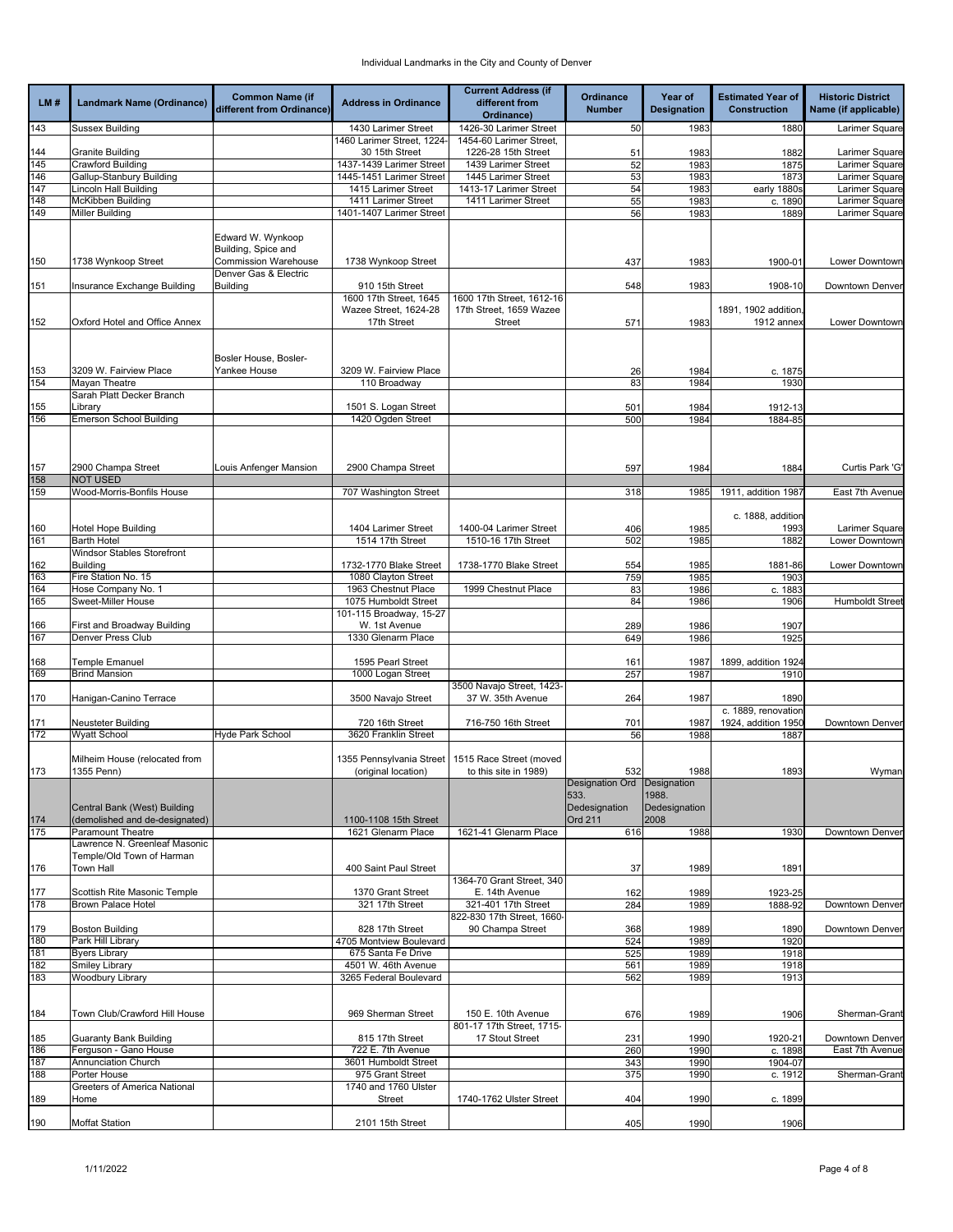|            |                                                    | <b>Common Name (if</b>    |                                              | <b>Current Address (if</b>               | Ordinance     | Year of            | <b>Estimated Year of</b>      | <b>Historic District</b>      |
|------------|----------------------------------------------------|---------------------------|----------------------------------------------|------------------------------------------|---------------|--------------------|-------------------------------|-------------------------------|
| LM#        | Landmark Name (Ordinance)                          | different from Ordinance) | <b>Address in Ordinance</b>                  | different from                           | <b>Number</b> | <b>Designation</b> | <b>Construction</b>           | Name (if applicable)          |
|            |                                                    |                           |                                              | Ordinance)                               |               |                    |                               |                               |
|            | Field Officer's Quarters, Fort                     |                           |                                              |                                          |               |                    |                               |                               |
| 191        | Logan                                              |                           | 3742 W. Princeton Circle                     |                                          | 702           | 1990               | 1889                          |                               |
| 192        | East High School                                   |                           | 1545 Detroit Street                          | 1600 City Park Esplanade                 | 94            | 1991               | 1925                          |                               |
| 193        | Cass House                                         |                           | 733 East 8th Avenue                          |                                          | 359           | 1991               | 1899                          |                               |
| 194        | Robinson House                                     |                           | 1225 Pennsylvania Street                     |                                          | 670           | 1991               | 1906                          | Pennsylvania Street           |
| 195        | Stevens Elementary School                          |                           | 1140 Columbine Street                        |                                          | 756           | 1991               | 1900-01                       |                               |
|            |                                                    |                           |                                              | 908 14th Street, 1325                    |               |                    |                               |                               |
| 196        | Denver Municipal Auditorium                        |                           | 920 14th Street                              | Champa Street                            | 784           | 1991               | 1907-08                       | Downtown Denver               |
|            |                                                    |                           |                                              |                                          |               |                    |                               |                               |
| 197<br>198 | South High School<br>20th Street Recreation Center |                           | 1700 E. Louisiana Avenue<br>1011 20th Street |                                          | 785<br>160    | 1991<br>1992       | 1925-26<br>1908               |                               |
| 199        | Brown/Garrey/Congdon House                         |                           | 1300 E. 7th Avenue                           |                                          | 322           | 1992               | c. 1923                       | East 7th Avenue               |
| 200        | <b>Smedley Elementary School</b>                   |                           | 4250 Shoshone Street                         |                                          | 340           | 1992               | 1902, addition 1911           |                               |
| 201        | Jane Silverstein Ries House                        |                           | 737 Franklin Street                          |                                          | 460           | 1992               | 1935                          | East 7th Avenue               |
| 202        | West High School                                   |                           | 951 Elati Street                             |                                          | 724           | 1992               | 1924-26                       |                               |
| 203        | Ashley Elementary School                           |                           | 1914 Syracuse Street                         |                                          | 896           | 1992               | 1930, addition 195            |                               |
|            |                                                    |                           |                                              |                                          |               |                    |                               |                               |
| 204        | <b>Ebert Elementary School</b>                     |                           | 410 Park Avenue West                         |                                          | 14            | 1993               | 1924                          |                               |
| 205        | Huddart/Lydon House                                |                           | 2418 Stout Street                            |                                          | 15            | 1993               | 1891                          | Curtis Park 'A                |
|            | La Paz 10 Pool Hall / Douglas                      |                           | 2745 Welton Street                           |                                          |               |                    | prior to 1892, façade<br>1915 | <b>Five Points</b>            |
| 206<br>207 | Undertaking Building<br>Cody House                 |                           | 2932 Lafayette Street                        |                                          | 237<br>445    | 1993<br>1993       | 1892                          |                               |
| 208        | <b>McBird House</b>                                |                           | 2225 Downing Street                          |                                          | 446           | 1993               | c.1880                        |                               |
| 209        | Whitehead/Peabody House                            |                           | 1128 Grant Street                            |                                          | 534           | 1993               | 1889                          |                               |
|            |                                                    |                           | 2201 Larimer Street, 1319                    | 2201-17 Larimer Street,                  |               |                    |                               |                               |
| 210        | <b>Burlington Hotel</b>                            |                           | 22nd Street                                  | 1307-1319 22nd Street                    | 705           | 1993               |                               | 1890-91 Ballpark Neighborhood |
|            |                                                    |                           |                                              |                                          |               |                    |                               |                               |
| 211        | <b>Grant Middle School</b>                         |                           | 1751 S. Washington Street                    |                                          | 775           | 1993               | 1951-53                       |                               |
| 212        | Skinner Middle School                              |                           | 3435 W. 40th Avenue                          |                                          | 835           | 1993               | 1922                          |                               |
|            |                                                    |                           |                                              | 2944 Zuni Street, 2324 W.                |               |                    |                               |                               |
| 213        | Romeo Block                                        |                           | 2944-2958 Zuni Street                        | 30th Avenue<br>700-14 16th Street, 1545- | 836           | 1993               | 1889                          |                               |
|            |                                                    |                           |                                              | 85 California Street, 703-               |               |                    | 1888-89, additions            |                               |
| 214        | Denver Dry Goods Building                          |                           | 700 16th Street                              | 49 15th Street                           | 57            | 1994               | 1898, 1907, 1994              | Downtown Denver               |
|            |                                                    |                           | 3315-3317 E. Colfax                          |                                          |               |                    |                               |                               |
| 215        | <b>Bluebird Theater</b>                            |                           | Avenue                                       |                                          | 250           | 1994               | 1914                          |                               |
|            | Denver Tramway Company                             |                           |                                              |                                          |               |                    |                               |                               |
| 216        | <b>Building</b>                                    |                           | 1100 14th Street                             |                                          | 329           | 1994               | c. 1910                       | Downtown Denver               |
|            | Cato Residence (House with the                     |                           |                                              |                                          |               |                    |                               |                               |
| 217        | Round Window)                                      |                           | 3240 W. Hayward Place                        |                                          | 330           | 1994               | 1890                          |                               |
| 218        | Morey Middle School                                |                           | 840 E. 14th Avenue                           |                                          | 464           | 1994               | 1921                          |                               |
|            | Denver Public Schools                              |                           |                                              |                                          |               |                    |                               |                               |
| 219        | Administrative Building, Annex II                  |                           | 414 14th Street                              |                                          | 438           | 1994               | 1923                          |                               |
| 220        | Chamberlin Observatory                             |                           | 2930 E. Warren Avenue                        |                                          | 598           | 1994               | 1888-90                       |                               |
| 221        | Graham-Bible House                                 |                           | 2080 York Street                             | 2030 York Street                         | 676           | 1994               | 1892-93                       |                               |
|            |                                                    |                           |                                              |                                          |               |                    |                               |                               |
| 222        | Washington Park Bath House                         |                           | <b>Washington Park</b>                       | 600 S. Marion Street                     | 677           | 1994               | 1911-12                       |                               |
| 223        | <b>Nursery Building</b>                            |                           | 888 E. Iliff Avenue                          |                                          | 678           | 1994               | 1923                          |                               |
|            |                                                    |                           |                                              |                                          |               |                    |                               |                               |
|            |                                                    |                           |                                              |                                          |               |                    |                               |                               |
| 224        | Golda Meir House                                   |                           | 1146 9th Street                              |                                          | 737           | 1994               | 1911                          |                               |
|            |                                                    |                           |                                              |                                          |               |                    |                               |                               |
| 225        | American National Bank Building                    |                           | 818 17th Street                              |                                          | 754           | 1994               | 1910                          | Downtown Denver               |
|            |                                                    |                           |                                              |                                          |               |                    | 1901, additions               |                               |
| 226        | Park Hill Elementary School                        |                           | 5050 E. 19th Avenue                          |                                          | 836           | 1994               | 1912, 1928, 1968-69           |                               |
| 227        | Ogden Theater                                      |                           | 935 E. Colfax Avenue                         |                                          | 837           | 1994               | 1917                          |                               |
| 228        | Joshel House                                       |                           | 220 S. Dahlia Street                         |                                          | 891           | 1994               | 1950-51                       |                               |
| 229        | Cory Elementary School                             |                           | 1550 S. Steele Street                        |                                          | 928           | 1994               | 1951-52                       |                               |
| 230        | Merrill Middle School                              |                           | 1551 S. Monroe Street                        |                                          | 929           | 1994               | 1953                          |                               |
|            | Washington Park Pavilion/Boat                      |                           |                                              |                                          |               |                    |                               |                               |
| 231        | House                                              |                           | <b>Washington Park</b>                       | 691 S. Franklin Street                   | 930           | 1994               | 1913                          |                               |
|            |                                                    |                           |                                              |                                          |               |                    |                               |                               |
| 232        | <b>Pueblo Trading Post</b>                         | Red Rocks Trading Post    | <b>Red Rocks Park</b>                        | 18300 W. Alameda Street                  | 931           | 1994               | 1931                          |                               |
|            |                                                    |                           |                                              |                                          |               |                    |                               |                               |
|            | Warming House at Evegreen                          |                           |                                              |                                          |               |                    |                               |                               |
| 233        | Lake                                               |                           | Dedisse Park, Evergreen                      |                                          | 932           | 1994               | 1934                          |                               |
|            | Nathan Savage Candy Company                        |                           |                                              |                                          |               |                    |                               |                               |
| 234        | <b>Building</b>                                    |                           | 2162 Lawrence Street                         |                                          | 981           | 1994               | c. 1908                       |                               |
| 235        | Fire Station No. 3                                 |                           | 2500 Washington Street                       |                                          | 982           | 1994               | 1931                          | <b>Five Points</b>            |
| 236        | Clarence F. Holmes, Jr., House                     |                           | 2330 Downing Street                          |                                          | 983           | 1994               | 1892-93                       |                               |
| 237        | Asbury Elementary School                           |                           | 1320 E. Asbury Avenue                        |                                          | 14            | 1995               | 1925-27                       |                               |
|            |                                                    |                           | 1617-1623 California                         |                                          |               |                    |                               |                               |
| 238        | Feldhauser (Baldwin) Building                      | <b>Baldwin Building</b>   | Street                                       | 2400-2418 E. Colfax                      | 85            | 1995               | c. 1895                       | Downtown Denver               |
|            |                                                    |                           | 2400-2418 E. Colfax                          | Avenue, 1472 Josephine                   |               |                    |                               |                               |
| 239        | Austin Building                                    |                           | Avenue                                       | Street                                   | 86            | 1995               | 1904                          |                               |
|            |                                                    |                           |                                              |                                          |               |                    |                               |                               |
|            | Rocky Mountain Consistory,                         |                           |                                              |                                          |               |                    |                               |                               |
| 240        | Scottish Rite Temple (Cathedral) El Jebel Temple   |                           | 1770 Sherman Street                          |                                          | 137           | 1995               | 1906                          |                               |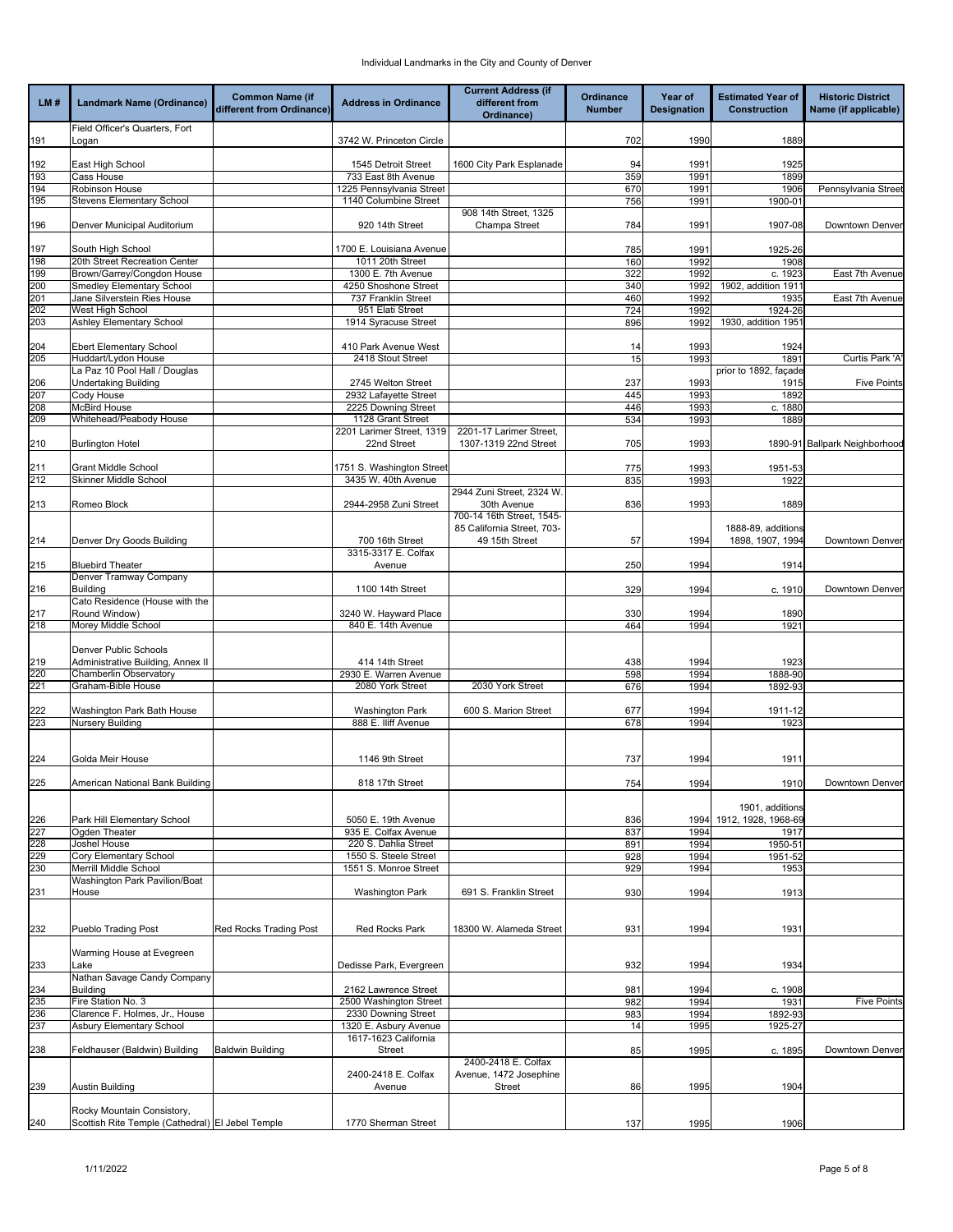| LM#        | <b>Landmark Name (Ordinance)</b>                         | <b>Common Name (if</b><br>different from Ordinance) | <b>Address in Ordinance</b>                                         | <b>Current Address (if</b><br>different from<br>Ordinance) | Ordinance<br><b>Number</b> | Year of<br><b>Designation</b> | <b>Estimated Year of</b><br><b>Construction</b> | <b>Historic District</b><br>Name (if applicable) |
|------------|----------------------------------------------------------|-----------------------------------------------------|---------------------------------------------------------------------|------------------------------------------------------------|----------------------------|-------------------------------|-------------------------------------------------|--------------------------------------------------|
|            |                                                          |                                                     |                                                                     |                                                            |                            |                               |                                                 |                                                  |
|            |                                                          |                                                     |                                                                     |                                                            |                            |                               | 1913, addition and                              |                                                  |
| 241<br>242 | Steele Elementary School<br>Fager Residence              |                                                     | 320 S. Marion Parkway<br>2947 Umatilla Street                       |                                                            | 180<br>510                 | 1995<br>1995                  | alteration 1929<br>c. 1883-85                   |                                                  |
|            |                                                          |                                                     |                                                                     | 2925-2959 Wyandot                                          |                            |                               |                                                 |                                                  |
| 243        | Tallmadge & Boyer Terrace and<br><b>Commercial Block</b> |                                                     | 2925-2947 Wyandot Street                                            | Street, 2308-12 W. 30th<br>Avenue                          | 511                        | 1995                          | 1889                                            |                                                  |
| 244        | Fire Station Number 7                                    |                                                     | 3600 Tejon Street                                                   |                                                            | 596                        | 1995                          | 1909                                            |                                                  |
| 245        | Our Lady of Guadalupe Church                             |                                                     | 3559 Kalamath Street                                                | 3555 Kalamath Street                                       | 597                        | 1995                          | 1947-48                                         |                                                  |
| 246        | German House/Denver<br>Turnverein                        |                                                     | 1570 Clarkson Street                                                |                                                            | 700                        | 1995                          | 1921                                            |                                                  |
| 247        | Horace Mann Middle School                                |                                                     | 4130 Navajo Street                                                  |                                                            | 709                        | 1995                          | 1931, additions<br>1956, 1994                   |                                                  |
| 248        | Sherman School                                           | Art Students League                                 | 200 Grant Street                                                    |                                                            | 753                        | 1995                          | 1893, addition 1920                             |                                                  |
|            |                                                          |                                                     |                                                                     |                                                            |                            |                               |                                                 |                                                  |
| 249        | 3147 Umatilla Street                                     | Alexander Cowie House                               | 3147 Umatilla Street                                                |                                                            | 900                        | 1995                          | 1888                                            |                                                  |
| 250        | 3225 Quivas Street                                       | Edward L. Fox House                                 | 3225 Quivas Street                                                  |                                                            | 901                        | 1995                          | 1888                                            |                                                  |
|            |                                                          |                                                     |                                                                     | 1940-1946 W. 33rd                                          |                            |                               |                                                 |                                                  |
| 251        | 1940-1946 W. 33rd Avenue                                 | Cole-DeRose Apartment<br>House                      | 1940-1946 W. 33rd<br>Avenue                                         | Avenue, 3252-3260 Tejon<br>Street                          | 902                        | 1995                          | 1895                                            |                                                  |
| 252        | Conine-Horan House                                       |                                                     | 2839 Wyandot Street                                                 |                                                            | 903                        | 1995                          | 1892                                            |                                                  |
| 253        | <b>Elitch Gardens Theatre</b>                            |                                                     | West 38th Avenue                                                    | 4550 W. 37th Place                                         | 904                        | 1995                          | 1890                                            |                                                  |
|            |                                                          |                                                     |                                                                     |                                                            |                            |                               |                                                 |                                                  |
| 254        | 1305 Elizabeth Street                                    | Lorenzo Benson House                                | 1305 Elizabeth Street                                               |                                                            | 945                        | 1995                          | 1893                                            |                                                  |
| 255        | Sayre's Alhambra                                         |                                                     | 801 Logan Street                                                    |                                                            | 966                        | 1995                          | 1892                                            |                                                  |
| 256        |                                                          |                                                     | 2323-2327 W. 30th<br>Avenue                                         |                                                            | 55                         | 1996                          | 1891-92                                         |                                                  |
| 257        | Crescent Hand Laundry Building<br>Elyria School          |                                                     | 4725 High Street                                                    |                                                            | 56                         | 1996                          | 1924                                            |                                                  |
|            |                                                          |                                                     |                                                                     |                                                            |                            |                               |                                                 |                                                  |
| 258<br>259 | The Aldine<br>Cranmer House                              |                                                     | 1001-1021 E. 17th Avenue<br>200 Cherry Street                       |                                                            | 196<br>197                 | 1996<br>1996                  | 1890<br>1916-17                                 | Swallow Hill                                     |
| 260        | Fire Station No. 14                                      |                                                     | 1426 Oneida Street                                                  |                                                            | 268                        | 1996                          | 1937                                            |                                                  |
| 261        | Fire Station No. 11                                      |                                                     | 40 W. 2nd Avenue                                                    |                                                            | 269                        | 1996                          | 1936-37                                         |                                                  |
| 262<br>263 | Fire Station No. 18<br>Hover/Bromley Building            |                                                     | 2205 Colorado Boulevard<br>1348 Lawrence Street                     | 1390 Lawrence Street                                       | 270<br>271                 | 1996<br>1996                  | 1912<br>1901                                    | Downtown Denver                                  |
|            |                                                          |                                                     | 5025-5055 Lowell                                                    | 5025-5065 Lowell                                           |                            |                               | 1894 and 1906                                   |                                                  |
| 264        | <b>Berkeley School</b>                                   |                                                     | Boulevard                                                           | Boulevard                                                  | 573                        | 1996                          | addition 1923                                   |                                                  |
| 265        | Bryant-Webster Elementary<br>School                      |                                                     | 3635 Quivas Street                                                  |                                                            | 574                        | 1996                          | 1930-31                                         |                                                  |
|            |                                                          |                                                     |                                                                     |                                                            |                            |                               | 1911, additions<br>1913, 1960, 1983             |                                                  |
| 266        | North High School                                        |                                                     | 2960 Speer Boulevard                                                |                                                            | 760                        | 1996                          | 1993                                            |                                                  |
| 267<br>268 | Margery Reed Mayo Nursery<br>St. Dominic's Church        |                                                     | 1128 28th Street<br>3005 W. 29th Avenue                             | 2905 Federal Boulevard                                     | 761<br>762                 | 1996<br>1996                  | 1926<br>1923-26                                 |                                                  |
| 269        | Lake Middle School                                       |                                                     | 1820 Lowell Boulevard                                               |                                                            | 498                        | 1996                          | 1926                                            |                                                  |
| 270        | Enos House                                               |                                                     | 841 Washington Street                                               |                                                            | 497                        | 1996                          | 1891                                            |                                                  |
| 271        | William N. Byers Junior High<br>School                   |                                                     | 150 S. Pearl Street                                                 |                                                            | 971                        | 1996                          | 1920-21<br>1925, additions                      |                                                  |
| 272        | <b>Edison School</b>                                     | <b>Beatrice Cold Storage</b>                        | 3350 Quitman Street                                                 | 1801-1899 Wynkoop                                          | 986                        | 1996                          | 1950, 1993<br>1903, additions                   |                                                  |
| 273        | Ice House                                                | Warehouse                                           | 1801 Wynkoop Street                                                 | Street                                                     | 1089                       | 1996                          | 1912, 1916, 1917                                |                                                  |
| 274        | Huddart Terrace/Hoover<br>Apartments                     |                                                     | 625 E. 16th Avenue                                                  |                                                            | 98                         | 1997                          | c. 1894                                         |                                                  |
| 275        | Milo Smith House                                         |                                                     | 1360 Birch Street                                                   |                                                            | 99                         | 1997                          | 1890, additions<br>1911, 1919                   |                                                  |
| 276        | Shorter A.M.E. Church (Cleo<br>Parker Robinson Dance)    |                                                     | 119 Park Avenue West                                                |                                                            | 224                        | 1997                          | 1925                                            |                                                  |
| 277        | Benjamin Brown House                                     |                                                     | 410 Marion Street                                                   |                                                            | 223                        | 1997                          | c. 1889, additions c<br>1900, 1930s, 1960s      | <b>Driving Park</b>                              |
| 278        | Cuthbert/Dines Mansion                                   |                                                     | 1350 Logan Street                                                   |                                                            | 343                        | 1997                          | 1901                                            |                                                  |
| 279<br>280 | <b>Helene Apartments</b><br>Kinneavy Terrace             |                                                     | 1062 Pearl Street<br>2700-2714 Stout Street,<br>721-727 27th Street |                                                            | 344<br>430                 | 1997<br>1997                  | 1904<br>c. 1888                                 | Curtis Park 'E'                                  |
| 281        | Fifth Church of Christ Scientist                         | L2 Church                                           | 1477 Columbine Street                                               |                                                            | 486                        | 1997                          | 1929                                            |                                                  |
| 282        | Arthur E. Pierce House                                   |                                                     | 24 E. Ellsworth Ave                                                 |                                                            | 801                        | 1997                          | 1892                                            |                                                  |
| 283<br>284 | Nagel House                                              |                                                     | 2335 Stout Street<br>2343 Stout Street                              |                                                            | 98                         | 1998                          | c. 1888                                         | Curtis Park 'H'<br>Curtis Park 'H'               |
|            | Kaub House                                               |                                                     | 710 S. Pennsylvania                                                 |                                                            | 97                         | 1998                          | c. 1886<br>1891, additions                      |                                                  |
| 285        | Lincoln Elementary School                                |                                                     | <b>Street</b>                                                       |                                                            | 399                        | 1998                          | 1904, 1929, 1995                                |                                                  |
| 286        | Ross-Lewin Double                                        |                                                     | 1912-1918 Logan Street                                              |                                                            | 400                        | 1998                          | 1891                                            |                                                  |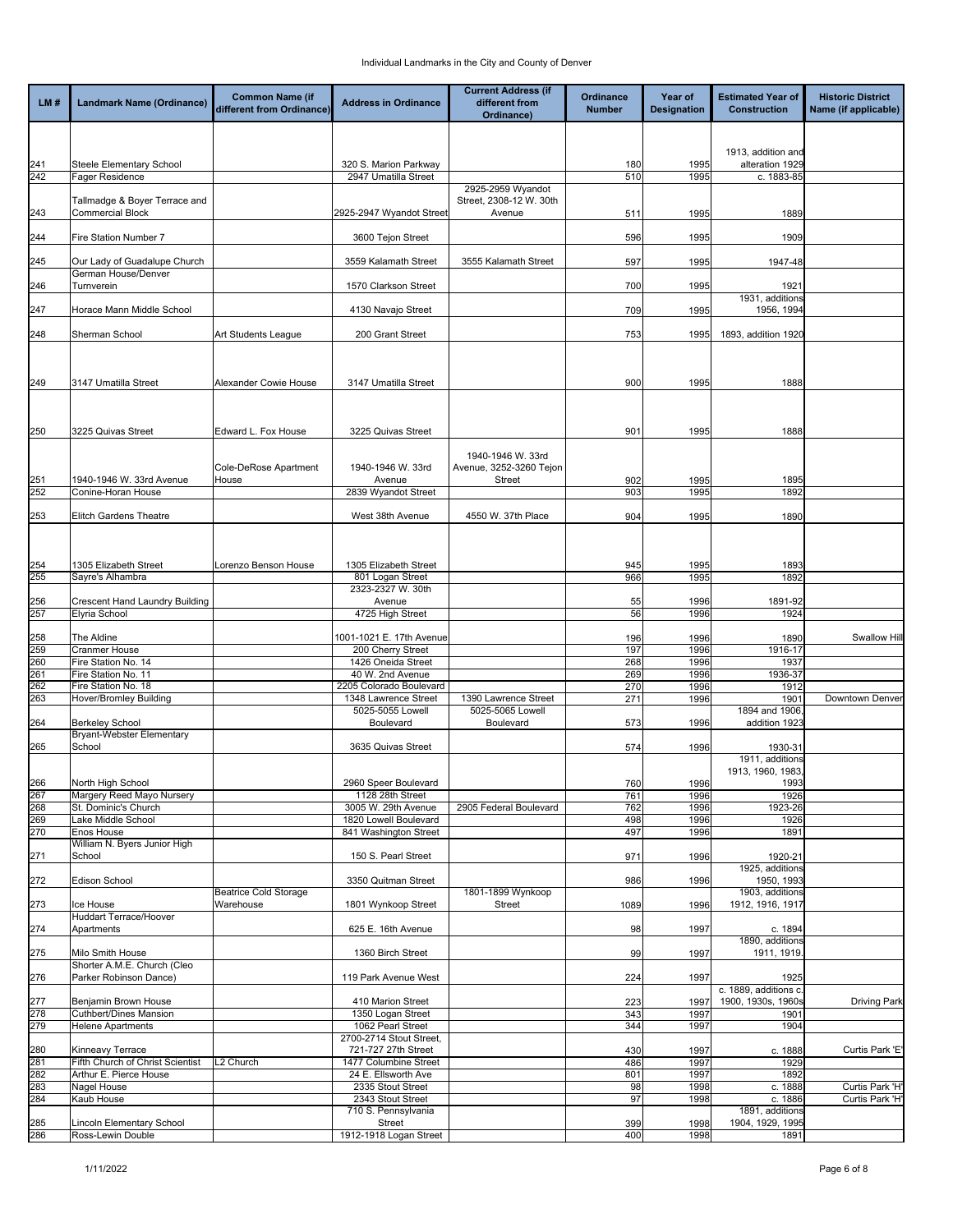|            |                                                            | <b>Common Name (if</b>         |                                                  | <b>Current Address (if</b>   | Ordinance     | Year of            | <b>Estimated Year of</b>            | <b>Historic District</b>                 |
|------------|------------------------------------------------------------|--------------------------------|--------------------------------------------------|------------------------------|---------------|--------------------|-------------------------------------|------------------------------------------|
| LM#        | <b>Landmark Name (Ordinance)</b>                           | different from Ordinance)      | <b>Address in Ordinance</b>                      | different from<br>Ordinance) | <b>Number</b> | <b>Designation</b> | <b>Construction</b>                 | Name (if applicable)                     |
| 287        | <b>Westside Courthouse</b>                                 |                                | 924 W. Colfax Avenue                             |                              | 478           | 1998               | c. 1920                             |                                          |
| 288        | <b>Grant House</b>                                         |                                | 100 S. Franklin Street                           |                              | 479           | 1998               | 1925                                |                                          |
| 289        | <b>Highlands United Methodist</b><br>Church                |                                | 3131 Osceola Street                              |                              | 547           | 1998               | 1922, additions 1925<br>26, 1950-51 | <b>Wolff Place</b>                       |
|            |                                                            |                                |                                                  |                              |               |                    |                                     |                                          |
|            |                                                            |                                |                                                  |                              |               |                    |                                     |                                          |
|            |                                                            |                                | 1732 and 1738 Pearl                              |                              |               |                    |                                     |                                          |
| 290        | <b>Haynes Townhouses</b><br>7th Avenue Congregational      |                                | <b>Street</b>                                    |                              | 736           | 1998               | 1893                                |                                          |
| 291        | United Church of Christ                                    |                                | 666 King Street                                  | 666-678 King Street          | 813           | 1998               | 1913                                |                                          |
| 292        | Arcanum-Beldame Apartments                                 |                                | 1904 Logan Street                                |                              | 30            | 1999               | 1907                                |                                          |
|            |                                                            |                                |                                                  |                              |               |                    | 1929-30, additions                  |                                          |
| 293        | Steck Elementary School<br>Epworth Church and Community    |                                | 425 Ash Street                                   | 450 Albion Street            | 389           | 1999               | 1941, 1995                          |                                          |
| 294        | Center                                                     |                                | 1130 31st Street                                 |                              | 436           | 1999               | 1915                                |                                          |
|            |                                                            |                                |                                                  |                              |               |                    | 1891, additions                     |                                          |
| 295        | Dugal Farmhouse                                            |                                | 4775 E. 6th Avenue                               |                              | 530           | 1999               | 1907, 1934                          |                                          |
| 296        | Leeman Automotive Company<br>Building                      |                                | 550 Broadway                                     |                              | 654           | 1999               | 1932                                |                                          |
| 297        | Amos B. Hughes House                                       |                                | 3600 Clay Street                                 |                              | 655           | 1999               | 1913                                | Potter Highlands                         |
|            | Chapel and Gateway on the                                  |                                |                                                  |                              |               |                    |                                     |                                          |
| 298        | Bethesda Campus                                            |                                | 4400 E. Iliff Avenue                             |                              | 268           | 2000               | 1926 and 1930                       |                                          |
|            |                                                            |                                |                                                  |                              |               |                    |                                     |                                          |
| 299a       | 404-440 W. 12th Avenue                                     | Ten-Winkel Towers              | 404-440 W. 12th Avenue                           | 404-410 W. 12th Avenue       | 202           | 2000               |                                     |                                          |
|            |                                                            |                                |                                                  |                              |               |                    |                                     |                                          |
| 299b       | 1173-1179 Delaware Street                                  | <b>Carpenter Gothic Houses</b> | 1173-1179 Delaware<br>Street                     |                              | 202           | 2000               |                                     |                                          |
|            |                                                            |                                | 1210 E. Colfax Avenue,                           |                              |               |                    |                                     |                                          |
| 300        | The Colonnade Building                                     |                                | 1464 Marion Street                               |                              | 378           | 2000               | 1902, alteration 1984               |                                          |
| 301        | Aromor Apartment Building                                  |                                | 225 E. 13th Avenue, 1309<br><b>Grant Street</b>  |                              | 402           | 2000               | 1926-27                             |                                          |
| 302        | 1750 Gilpin Building                                       |                                | 1750 Gilpin Street                               |                              | 766           | 2000               | 1892-93                             |                                          |
| 303        | Evans School Building                                      |                                | 1115 Acoma Street                                |                              | 1028          | 2001               | 1904                                |                                          |
| 304        | Hamilton Apartment Building                                |                                | 1475 Humboldt Street                             |                              | 313           | 2002               | 1908                                |                                          |
| 305        | Norman Apartment Building                                  |                                | 99 S. Downing Street                             |                              | 564           | 2002               | 1924                                |                                          |
| 306<br>307 | Cameron Methodist Church<br>Neahr House                    |                                | 1600 S. Pearl Street<br>1017 S. Race Street      |                              | 736<br>92     | 2003<br>2004       | 1909-13<br>1894                     |                                          |
|            |                                                            |                                |                                                  |                              |               |                    | 1925, additions                     |                                          |
| 308        | Globeville School                                          |                                | 5100 Lincoln Street                              |                              | 184           | 2004               | 1953, 1958, 1970                    |                                          |
|            |                                                            |                                |                                                  |                              |               |                    | 1909, additions                     |                                          |
| 309<br>310 | Church of the Ascension<br>Wolf House                      |                                | 600 Gilpin Street<br>2036 Ogden Street           |                              | 244<br>274    | 2004<br>2004       | 1913, 1918, 1959<br>c. 1892         | East 7th Avenue                          |
|            |                                                            |                                | 1701-1777 Wynkoop                                |                              |               |                    |                                     |                                          |
| 311        | Denver Union Station                                       |                                | Street                                           |                              | 705           |                    | 2004 1881, 1894 and 1914            |                                          |
|            |                                                            |                                |                                                  |                              |               |                    | 1930, additions<br>1936, 1948, 1947 |                                          |
| 312        | Fairmount Mausoleum                                        |                                | 430 Quebec Street                                | 430 S. Quebec Street         | 64            | 2005               | 1957, 1971, 2003                    |                                          |
| 313        | Doyle Benton House                                         |                                | 1301 Lafayette Street                            |                              | 292           | 2005               | 1896                                |                                          |
| 314        | Tammen Hall                                                |                                | 1010 E. 19th Avenue                              |                              | 399           | 2005               | 1930-32                             |                                          |
| 315<br>316 | Catherine Mullen Nurses Home<br>Baur Confectionary Company |                                | 1895 Franklin Street<br>1512-1514 Curtis Street  |                              | 27<br>460     | 2006<br>2006       | 1932-33<br>1881                     | Downtown Denver                          |
|            | John Collins United Methodist                              |                                |                                                  |                              |               |                    |                                     |                                          |
| 317        | Church                                                     |                                | 2300 S. Bannock Street                           | 2320 S. Bannock Street       | 492           | 2006               | 1900                                |                                          |
|            |                                                            |                                |                                                  |                              |               |                    | 1906, additions                     |                                          |
| 318<br>319 | Myrtle Hill School<br>Kappler-Cannon-Fieger Home           | Washington Park School         | 1125 S. Race Street<br>1904 Kearney Street       |                              | 592<br>65     | 2006<br>2007       | 1922, 1928, 1980s<br>1912           |                                          |
|            |                                                            |                                |                                                  |                              |               |                    | 1881, addition c                    |                                          |
| 320        | Schulz-Neef House                                          |                                | 1739 E. 29th Avenue                              |                              | 623           | 2007               | 1900                                |                                          |
|            | Stanley School/Montclair School Preschool                  | Paddington Station             | 1301 Quebec Street                               |                              | 624           |                    | 1890, addition 1991                 |                                          |
| 321<br>322 | Fitzroy Place                                              |                                | 2160 S. Cook Street                              |                              | 654           | 2007<br>2007       | 1891-92                             |                                          |
| 323        | Hangar 61                                                  |                                | 8800 E. 21st Avenue                              | 8700 E. 21st Avenue          | 724           | 2007               | 1959                                |                                          |
| 324        | Epiphany Episcopal Church                                  |                                | 100 Colorado Boulevard                           |                              | 138           | 2008               | 1941, addition 1960                 |                                          |
| 325        | Petrikin Estate                                            |                                | 2109 E. 9th Avenue                               |                              | 418           | 2008               | 1917-18                             | Morgan's Subdivision                     |
| 326        | Amter Residence<br>American Woodmen's Life                 |                                | 222 S. Fairfax Street                            |                              | 333           | 2009               | 1952-53                             |                                          |
| 327        | Building                                                   |                                | 2100 Downing Street                              |                              | 334           | 2009               | 1949-50                             |                                          |
| 328        | Governor Carr Residence                                    |                                | 747 Downing Street                               |                              | 554           | 2009               | 1905                                | East 7th Avenue                          |
| 329        | 2500 Walnut Street                                         | Benjamin Moore Building        | 2500 Walnut Street                               |                              |               | 2010               | 1923, additions                     | through 1947 Ballpark Neighborhood       |
| 330        | <b>Holland House</b>                                       |                                | 2340 S. Josephine Street                         |                              | 429           | 2010               | 1932-33                             |                                          |
| 331        | The Waldman                                                |                                | 1515 E. 9th Avenue                               |                              | 540           | 2011               |                                     |                                          |
|            | <b>Bonfils Memorial</b>                                    |                                |                                                  | 2516-2526 E. Colfax          |               |                    |                                     |                                          |
| 332<br>333 | Theater/Lowenstein Theater<br>Dr. Margaret Long House      |                                | 1475 Elizabeth Street<br>2070 Colorado Boulevard | Avenue                       | 93<br>183     | 2012<br>2013       | c. 1908                             |                                          |
|            |                                                            |                                |                                                  |                              |               |                    | 1931, additions 1940                |                                          |
| 334        | Beth Eden Baptist Church                                   |                                | 3241 Lowell Boulevard                            | 3257 Lowell Boulevard        | 292           | 2014               | 42, 1951                            |                                          |
| 335        | Gulliver-Lynch House                                       |                                | 227 S. Lincoln Street                            |                              | 506           | 2014               |                                     | 200 Block South<br><b>Lincoln Street</b> |
|            |                                                            |                                |                                                  |                              |               |                    | 1908-09, additions                  |                                          |
| 336        | Stadium Arena                                              |                                | 4655 Humboldt Street                             | 1301-1325 E. 46th Avenue     | 215           | 2016               | 1973, 1991                          |                                          |